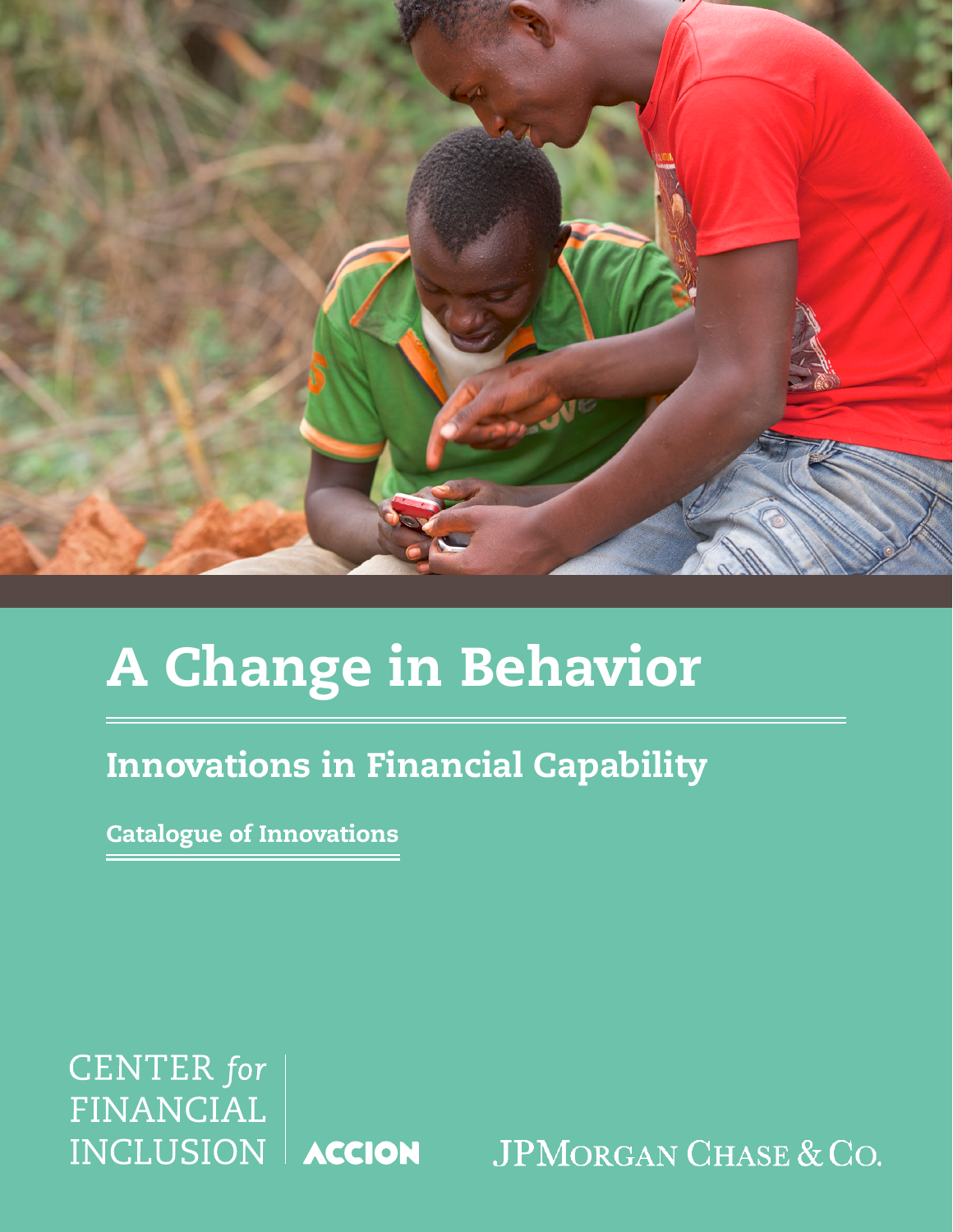## A Change in Behavior

## Innovations in Financial Capability

### Catalogue of Innovations

We are grateful to Julia Arnold, Jayshree Venkatesan, Gabriela Zapata, Susy Cheston, and Hannah Sherman for their work in identifying and compiling these innovations.

This project and its outcomes would not be possible if not for generous financial support from JPMorgan Chase & Co. However, the views and opinions expressed in the report are those of the authors and do not reflect the views and opinions of JPMorgan Chase & Co or its affiliates.

Note: Many of the innovations in this catalogue are described in greater detail in both the accompanying full report, 'A Change in Behavior: Innovations in Financial Capability,' as well as the deep dives into Mexico and India. Where indicated, see the Table of Contents in the full report to locate the descriptions.

This catalogue is the product of research conducted from February 2015 to December 2015.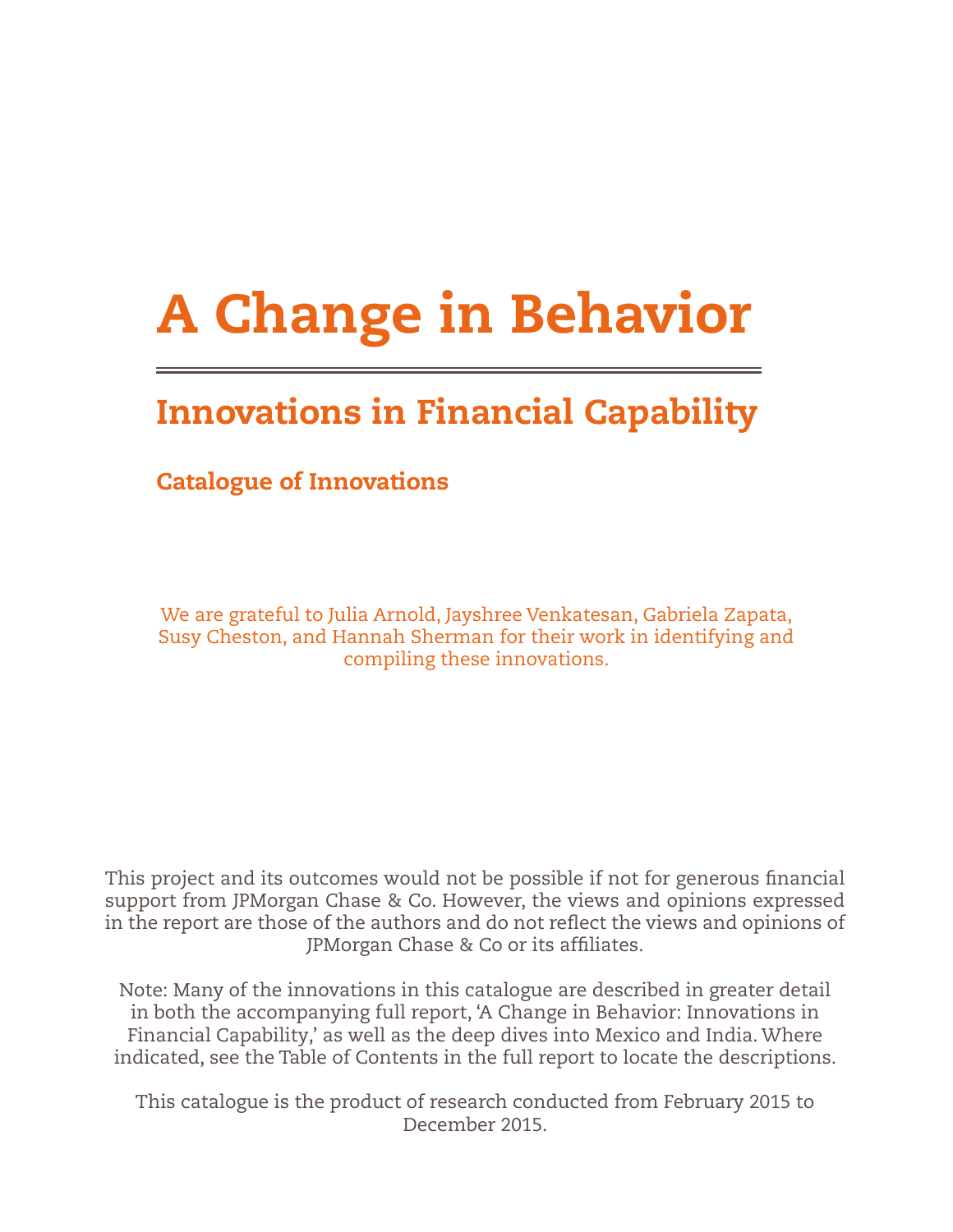#### **[Absa Bank,](http://www.absa.co.za/Absacoza) South Africa**

Absa designed an experiment to address mobile account dormancy. It sends clients an invite via SMS to participate in its 'Shesha' game that involves answering three questions (randomly selected out of six total questions). Clients have the potential of winning a variety of prizes. The game was created to provide information on how to check balances on a mobile phone in an attempt to encourage customers' migration from branch to digital channels.

#### **[AgentPiggy,](https://www.agentpiggy.com/) Chile**

A virtual piggy bank from Chile, AgentPiggy provides a platform for parents to discuss financial topics with their children and teaches children how to create and work toward financial goals, using fun challenges (see full report for more information).

#### **[Aid Like A](http://www.mdrc.org/project/aid-paycheck#overview) Paycheck, U.S.**

Aid Like A Paycheck is a U.S. program for low-income community college students who receive financial aid through the federal government's Pell Grant program. Using the behavioral insight that people have difficulty maintaining a behavior even when they have pledged to do so (i.e. keeping spending within budget limits), Paycheck disburses financial aid to students every other week, much like a paycheck. The process of dispensing cash bi-weekly rather than in a lump sum averts cash flow crises that can cause students to drop out. Students learn to budget and manage their time and money simply by participating. This program is designed with behavioral triggers in mind to enable students to remain in school, work only if necessary, and better manage their aid throughout the term.

#### **[Alalay sa Kaunlaran Inc. \(ASKI\),](https://www.poverty-action.org/sites/default/files/publications/building_evidence_on_financial_capability.pdf) Philippines**

Transnational households face complex financial decisions. Can financial literacy training delivered to migrants and their families help them make sound financial decisions? Or will offering access to appropriate financial services have a stronger impact on their financial capability? Alalay sa Kaunlaran Inc. (ASKI) is carrying out a comparison of these approaches with the Overseas Workers Welfare Administration and the Bank of the Philippine Islands (BPI), with the research component provided by Innovations for Poverty Action (IPA). Families of migrant domestic workers in the Philippines are randomly assigned to either attend financial education classes, receive financial services and products, or both. The results of this study will allow comparison of the impact and complementarities of financial education and the offer of financial services.

#### **[Arifu,](http://arifu.com/) Kenya**

Arifu, based in Kenya, tests, refines and hosts content developed by various educational organizations, delivered via SMS on mobile phones. The financial education content is basic: saving and borrowing, information about other providers' products and services, and financial services available through mobile phones. The platform allows customers to share their financial goals with Arifu and receive content specifically about those goals, along with timely reminders to ensure goals can be met. Arifu reports that an ILO study based on just two months of use showed a 5% increase in knowledge retention following daily reminders, as compared to a 7% decrease without.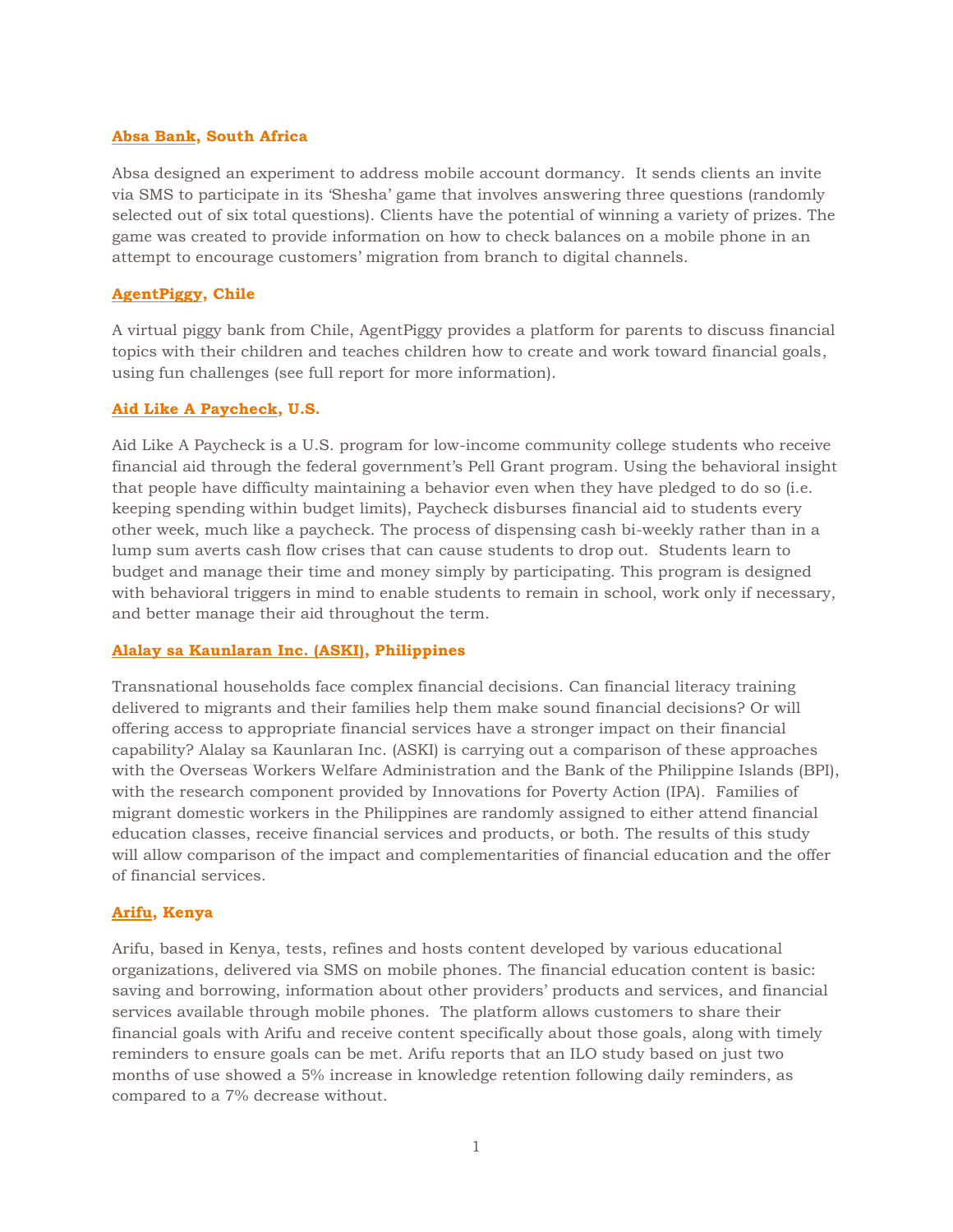#### **[Ascend,](https://www.ascendloan.com/) U.S.**

Ascend Consumer Finance reduces loan risk and rewards borrowers by lowering interest payments in exchange for responsible financial behavior. Clients can earn discounts up to 50% off their interest.

#### **[Banamex,](https://www.banamex.com/) Mexico**

Banamex operates large traditional financial education programs. Banamex's *Saber Cuenta* ("Knowing Counts") was launched as a corporate social responsibility initiative in 2004 and now includes in-person and online courses, publications, games on personal finance, and information on financial products and the financial system. Banamex also runs a public callcenter that provides free, personalized financial counseling. Banamex's Transfer-Saldazo account shows how a bank can integrate product-related capability-building into delivery systems. Saldazo is a transactional account based on a Visa card, with an optional mobile service. It is co-branded with OXXO, the largest convenience store chain in Mexico (see 'Financial Capability-Building Practices in Mexico' for more information).

#### **[Banco Adopem,](http://www.bancoadopem.com.do/app/do/frontpage.aspx) Dominican Republic**

Banco Adopem, one of the Dominican Republic's largest MFIs, seeks to mitigate delinquency by targeting at-risk customers in either a group or individual setting. Trainers reach customers at 'teachable moments' – after a missed payment or when foreclosure is imminent. In addition to delinquency management, Banco Adopem supports financial literacy telenovelas and a savings initiative aimed at young women.

#### **[Banco del Ahorro Nacional y Servicios Financieros,](https://www.poverty-action.org/sites/default/files/publications/building_evidence_on_financial_capability.pdf) Mexico**

Conditional cash transfer recipients in Mexico receive their transfers directly into their savings accounts, but most withdraw the full balance rather than maintain any savings. In this IPA study, participants will be given access to a separate emergency savings account. They will either be able to make voluntary contributions to the account or 10% of their cash transfer will get deposited into this account by default. This study will measure the change in overall savings levels of cash transfer recipients as a result of this intervention. Researchers will compare savings balances and the ability to pay for unexpected expenditures between beneficiaries who make voluntary deposits versus those for whom 10% of the cash transfer is deposited by default into the account.

#### **[Banco Azteca,](http://www.bancoazteca.com.mx/PortalBancoAzteca/inicio.do;jsessionid=46D90336AAFBF4F40C19F1270FF1D0A4.mx07_instance1?flash=true&as_sfid=AAAAAAUNLhujbYLpqZtGYd8OJ4t5cf0WyWFfZ6qHmzesxaRnfvKauGlfNTtdkozqVaUzgRUc9GZl73%2BcdIxvU%2FtUN%2Fj0SFzjLNLgXZKYZKdoh3DbvQ%3D%3D&as_fid=D%2FBM10NvH4TO6E6r73tQ) Mexico**

In 2015 Banco Azteca launched an extensive multimedia financial education platform called [Aprende y Crece](http://www.aprendeycrece.com/) ('Learn & Grow'). It contains material for children, women, microentrepreneurs, and the general public that includes telenovelas, comics, videos, apps, games, expert interviews and printable publications, adapted to work on all devices (computers, tablets, mobile). Many of the programs are displayed in the bank's branches and on TV. Banco Azteca also organizes massive in-person events (2,000 to 3,000 people) to present financial education content through theater, telenovela screenings with analysis sessions moderated by an animator, games, and other entertaining activities.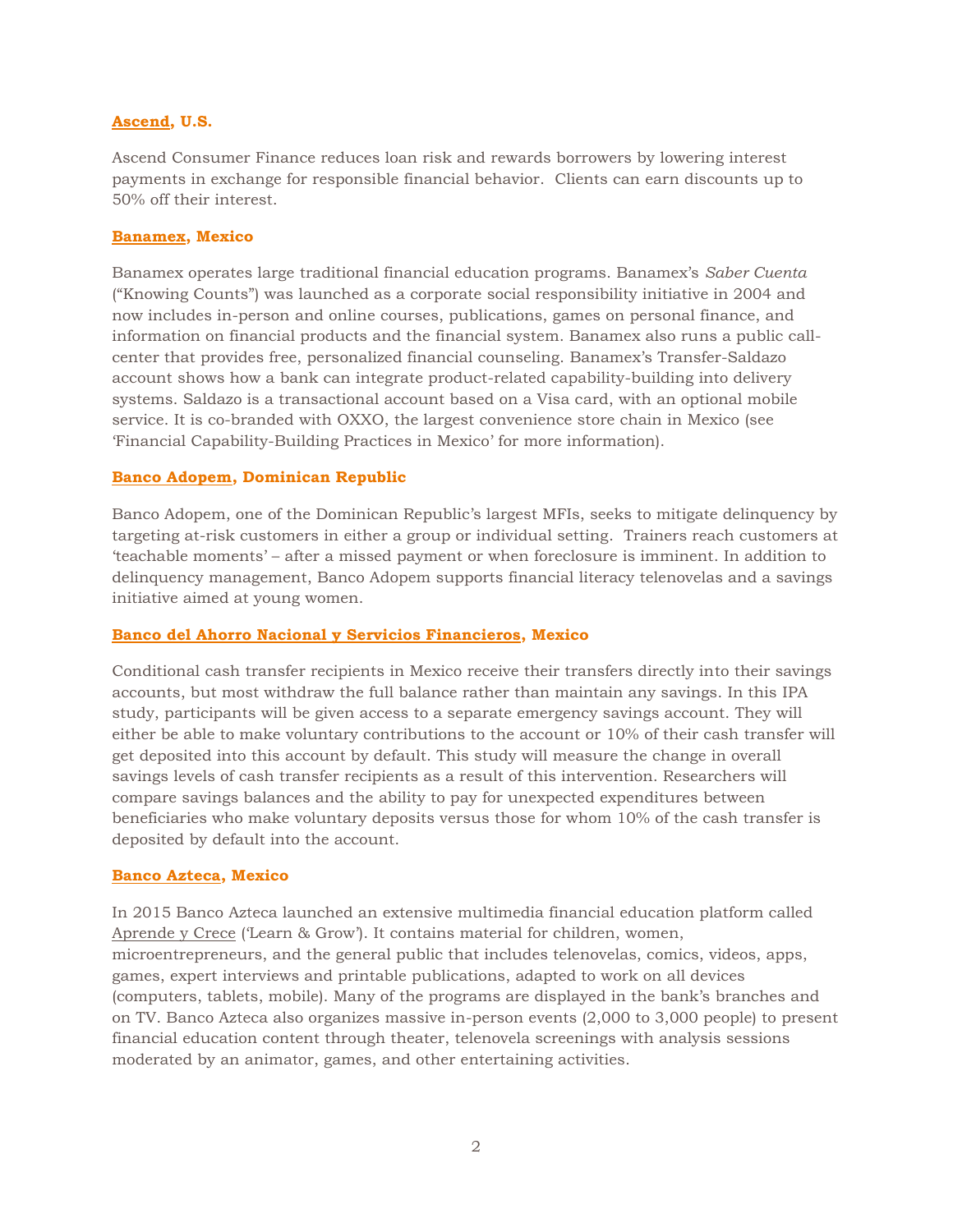Azteca's most innovative financial capability efforts involve supporting customers to advance from one to multiple products. This progression is enabled by intensive customer data and analysis and iterative product design practices. Products and sales strategies are designed by customer segment, with an emphasis on life-cycle stages (among other segmentation strategies). They appeal to peoples' needs, aspirations, and fears, and the information and incentives offered are intended to trigger feelings and behaviors that steer people toward certain products.

Banco Azteca also retains a high-touch element, as it trains front-line staff to provide basic capability building support to customers. Product explanations are provided at the time of purchase and designed to be easy to understand and culturally savvy. Customers are taught, among other things, to use a card, transact at the teller with their fingerprint, pay credit in installments, and understand the consequences of non-payment. Azteca also has a call center that provides personalized financial advice. Through these strategies, in-store credit has become an on-ramp to financial inclusion for millions of customers (see 'Financial Capability-Building Practices in Mexico' for more information).

#### **[BANSEFI,](http://www.bansefi.gob.mx/Pages/Inicio.aspx) Mexico**

BANSEFI—the state savings bank—has helped bank poor households in Mexico in the last decade through account-linked payments of *Prosper*a—the largest conditional cash transfer program in the country*.* Payments are made on a bimonthly basis to approximately 7 million beneficiaries (over 5 million of whom live in rural areas). BANSEFI's initiative *Finanzas Para Todos* ('Finance for All') includes in-person and online training modules and information on savings, credit, interest rates, and other topics (see 'Financial Capability-Building Practices in Mexico' for more information).

#### **[BBVA Bancomer,](https://www.bancomer.com/index.jsp) Mexico**

BBVA conducts traditional financial education, but it also is working to build financial capability into product design in order to increase value for customers and for the bank. Together with CGAP and IDEO, a design consulting firm, Bancomer used a human-centered design (HCD) approach to develop a goal-based savings wallet and another product to address the formalization and efficiency of existing informal savings groups. The result is [TandApp,](https://play.google.com/store/apps/details?id=com.bbva.tandapp&hl=en) launched in February 2016 as an Android app and also available in shops.

Bancomer also conducted a behavior change study with a small sample from its financial education program. Over 11 percent of participants reported opening a savings account and 5.5 percent reported obtaining a credit card. Most of these respondents pointed to the workshops as the catalyst for this change, although the metrics do not address the actual use of the products (see 'Financial Capability-Building Practices in Mexico' for more information).

#### **[CARD Bank,](http://cardbankph.com/) Philippines**

CARD Bank in the Philippines worked with ideas42 and Grameen Foundation to address challenges around opening and using a savings account. The account opening process was streamlined to encourage goal-oriented savings accumulation and ease the cost of making active savings decisions, with an option to receive SMS reminders. An evaluation found that clients who opened a savings account made initial deposits 15 percent higher than the control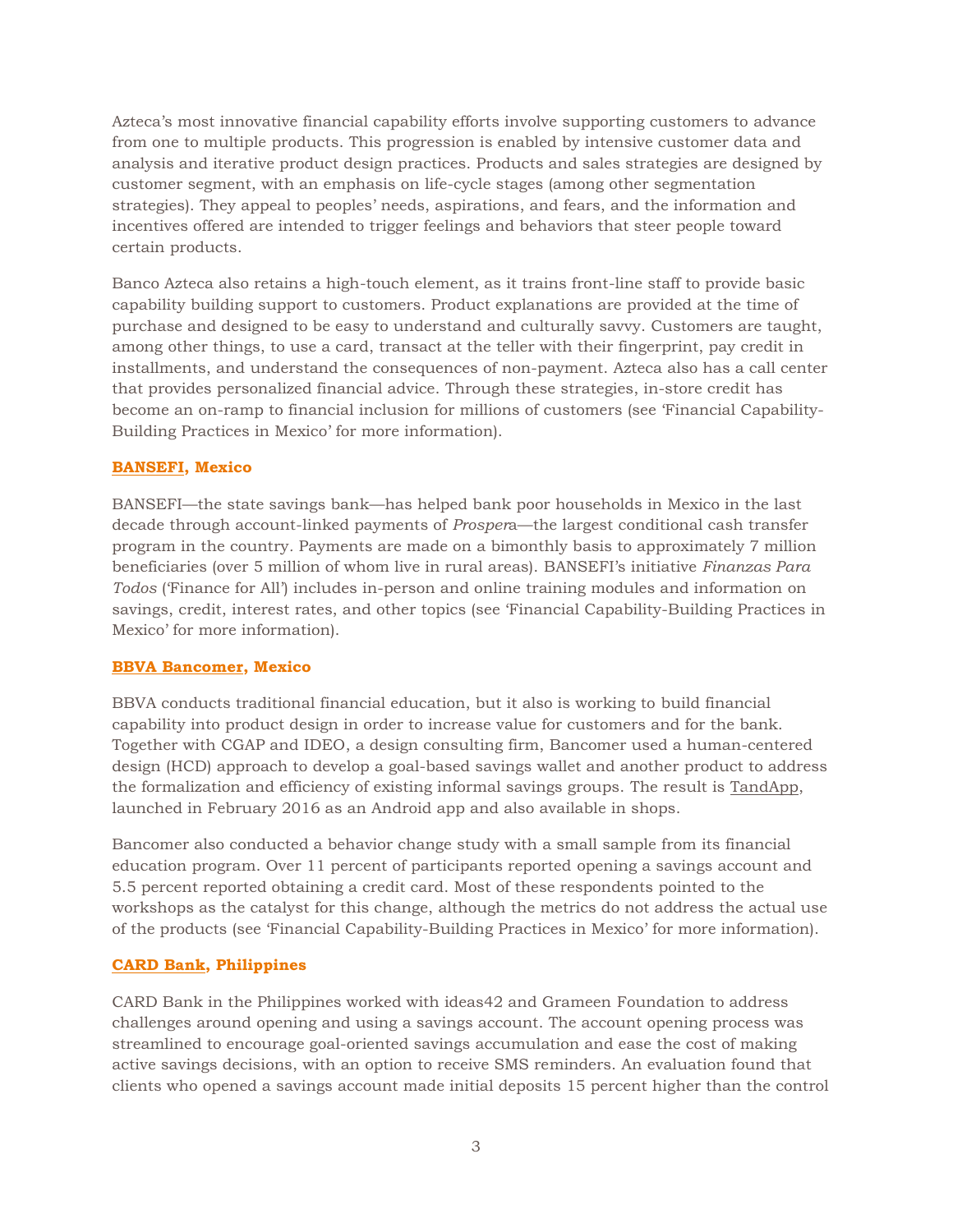group and were 73 percent more likely to initiate a transaction in the new account. Clients also made more frequent deposits and smaller withdrawals.

#### **[CASHPOR Micro Credit \(CMC\),](http://www.microsave.net/files/pdf/Alternate_Financial_Education_Project_2014.pdf) India**

CASHPOR Micro Credit (CMC) is carrying out the Alternative Financial Education (AFE) program collaboratively developed by MicroSave and 17 Triggers with three goals in mind: to create an alternative approach to financial education, one that would not rely on traditional classroom education; to create a financial education approach that would be product-led and work within the existing delivery mechanisms of CMC; and to increase the uptake and usage of CMC's savings and pension products and services. The framework considers rational thinking, emotional connections, and the ability to physically access something.

#### **[Commission on Filipinos Overseas,](http://www.cfo.gov.ph/index.php?option=com_content&view=article&id=2882:be-an-online-entrepreneur-through-the-free-peso-sense-mobile-application-&catid=108:cfo-press-release&Itemid=839) Philippines**

In the Philippines, the government launched a financial literacy training program aimed at migrants and their families. Participants discuss savings and budget management, and are trained to use the PESO Sense Mobile Application, a free platform that allows users to sell and market Philippine products within and outside the country. Other features include bill pay, remittance service (and an online ledger to keep track of each transaction), and free tips, trivia and articles from partner organizations to help Filipinos become mobile entrepreneurs.

#### **[CONDUSEF,](http://www.condusef.gob.mx/) Mexico**

As the lead financial consumer protection agency in Mexico, CONDUSEF has been a public sector leader in financial capability building efforts, using mass media tools such as its website and monthly magazine to promote financial education. Its platform contains material tailored to various age groups and includes games, courses, tutorials, tips, fliers, guides, videos, stories, product comparisons, simulators, calculators and a magazine called *Proteja su Dinero* ('Protect Your Money'). Additionally, CONDUSEF organizes a yearly 'Financial Education Week' which is held in Mexico City and offers conferences, workshops, forums, fairs, roundtables, and a variety of activities offered by all types of providers (see 'Financial Capability-Building Practices in Mexico' for more information).

#### **[Consumer Financial Protection Bureau,](http://www.consumerfinance.gov/your-money-your-goals/) U.S.**

The U.S. Consumer Financial Protection Bureau (CFPB) offers a toolkit called 'Your Money, Your Goals' that equips social workers to advise their clients on financial decision making. The toolkit helps consumers to: make spending decisions that can help them reach their goals; order and fix credit reports; avoid tricks and traps as they choose financial products; make decisions about repaying debts and taking on new debt; keep track of their income and bills; and open a checking account. Each version of 'Your Money, Your Goals' is designed to address different settings in which social workers interact with consumers.

#### **[CreditMantri,](https://www.creditmantri.com/) India**

CreditMantri is a start-up based in India that incorporates financial capability elements into its matchmaking service between lenders and borrowers. The enterprise targets thin-file consumers, profiles them on a number of criteria and then matches them with lenders. To educate the end user, CreditMantri uses an automated web platform and call center to assist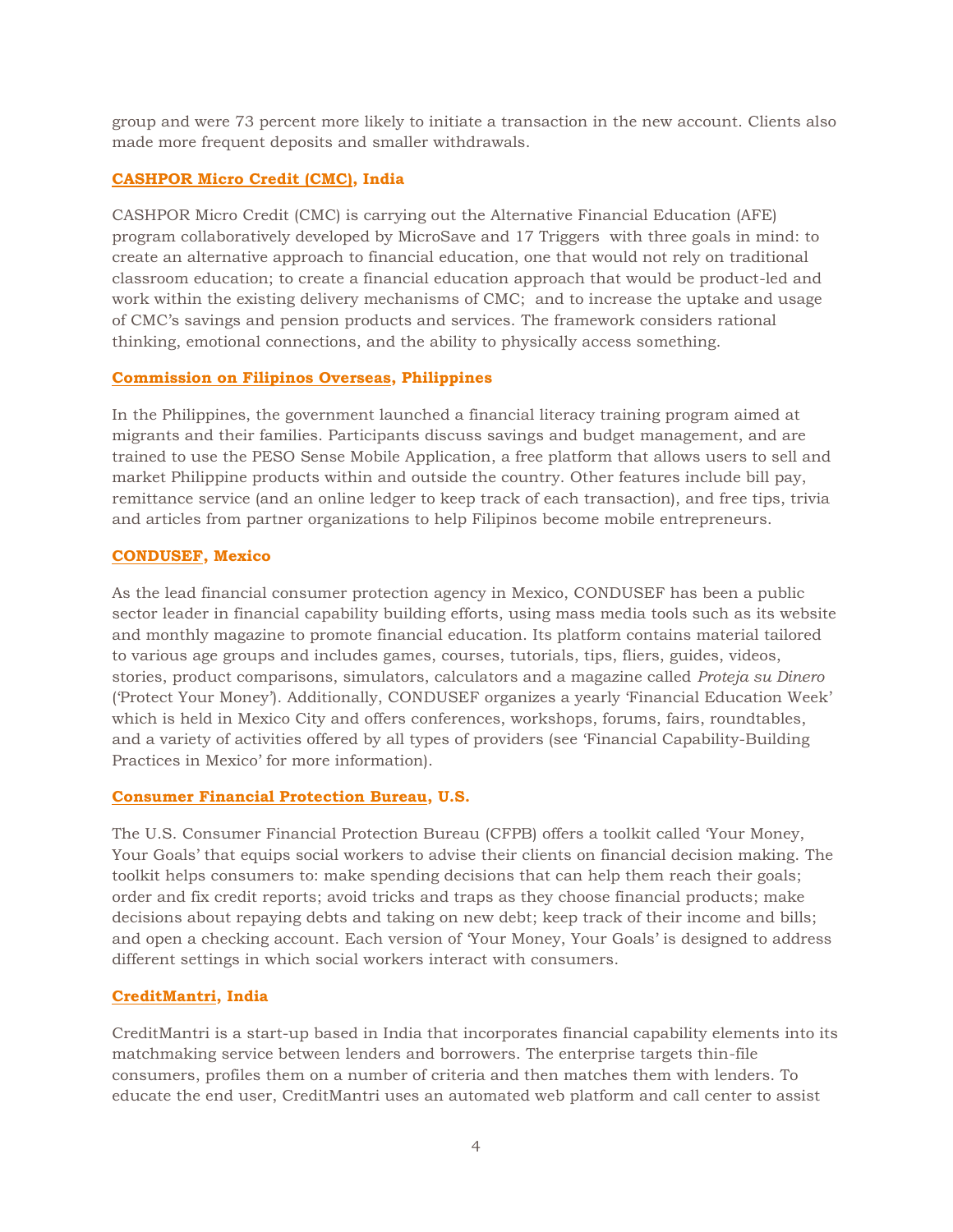customers to access their credit reports, understand their credit scores, improve their creditworthiness, and find out about relevant products and services from financial institutions.

#### **[CRISIL Foundation,](http://www.crisil.com/about-crisil/corporate-social.html) India**

CRISIL Foundation provides behaviorally informed interventions to lower-income customers, working in partnership with RGVN, an NGO in northeast India. CRISIL trains front-line staff, known as CRISIL Mitras (Hindi for 'friend'), to facilitate learning by encouraging discussion and interaction among clients. It created games based on the games native to the region that many clients played while growing up. The CRISIL Mitras also provides financial advisory services to women through an app on a 'phablet' (phone-tablet) developed by CRISIL Foundation (see 'Financial Capability Building Practices in India' for more information).

#### **[Digit,](https://digit.co/) U.S.**

Digit is a free, automatic savings tool that ties into a client's checking account, using a sophisticated algorithm to analyze their income and spending habits, and then making regular transfers to their savings account. Clients have the option to direct or schedule these transfers, although it is not required.

#### **[Even,](https://even.me/) U.S.**

Even is an app that helps hourly workers manage their irregular paychecks and transform them into a steady salary. New users share their bank details, and after analyzing their accounts, the app informs them of the smoothed 'Even pay' they will receive from now on. This 'Even pay,' or 'average paycheck,' takes into account many factors: how long users have worked at their jobs, how widely their paychecks vary, and how much they spend versus save. The app then holds back an 'Even cushion' — a savings account that it manages for the user. When users outearn their Even salary, the company banks the surplus into a separate, Evenmanaged savings account. When users fall short, they still get their salary, thanks to past surpluses or to interest-free credit from Even. Even's target clients are not the unbanked at the base of the pyramid, but rather the population directly above. Its purpose is to redistribute its clients' own wealth across time.

#### **[Financial Empowerment Centers in New York City,](http://www.cfefund.org/info/our-projects#financial-empowerment-center-replication-initiative) U.S.**

Financial Empowerment Centers in NYC incorporate targeted financial counseling into services such as housing services, homelessness prevention, and workforce development. The model is being rolled out in a growing number of cities in the United States through the Cities for Financial Empowerment initiative.

#### **FINCA [International,](http://www.poverty-action.org/study/rules-thumb-providing-timely-useful-financial-management-advice-scale) Uganda**

In 2010, an IPA study with youth in Uganda compared the relative impact of a 15-hour financial education program, a group savings account at a microfinance institution, and of both interventions combined. Short-term impact results show that while both approaches led to a significant improvement in savings and income, there was no additional impact from offering both interventions together. This study is undergoing a 3-year follow-up to help researchers understand whether short-term impact for youth translates into long-term behavior change and welfare improvements.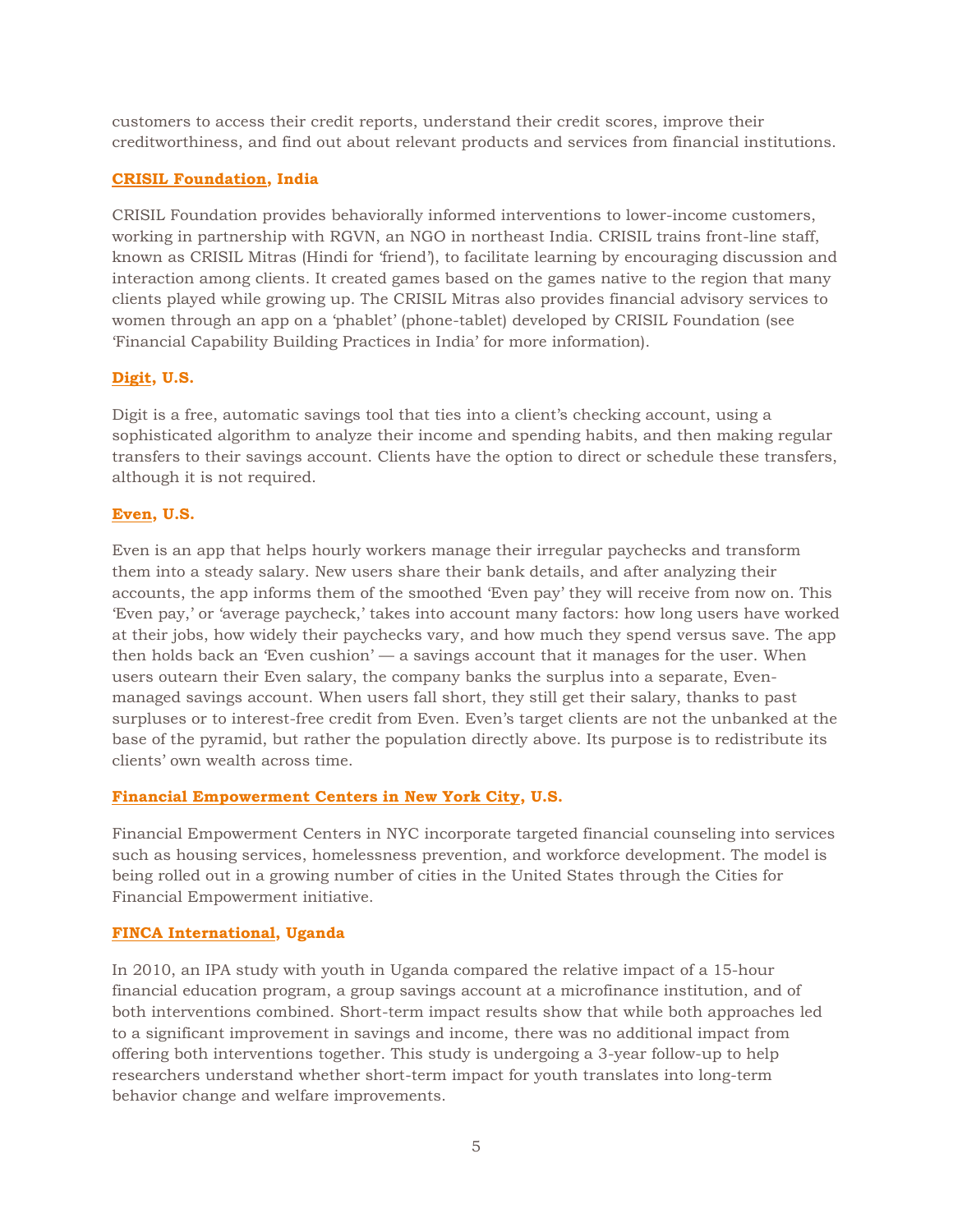#### **[FINO Paytech,](http://www.finopaytech.com/) India**

FINO (Financial Inclusion Network & Operations Paytech Ltd.) is a Mumbai-based organization that was incubated by ICICI Bank Limited before spinning off as a separate entity in April 2006. FINO builds and implements technologies that enable financial institutions to serve under-banked populations. In 2015, it was one of the first organizations to be awarded a payment bank license, allowing it to offer small savings accounts and payments services to the migrant workforce, low income households, and small businesses. FINO Paytech offers a banking and payments system that uses smart cards and agent-operated mobile point-oftransaction terminals to facilitate low cost, reliable transactions between institutions and customers (see 'Financial Capability Building Practices in India' for more information).

#### **[Fundación](http://www.poverty-action.org/study/tablet-based-financial-education) Capital, Colombia**

The LISTA tablet application, developed by Fundación Capital, serves as a decentralized, selfpaced, customized learning platform for low-income people that can be used in the absence of a trained facilitator. The LISTA training modules are complemented by follow-up text messages to reinforce learning and provide savings nudges. By conducting a randomized evaluation, IPA researchers will measure the impact of LISTA on knowledge and financial practices of female recipients of a national conditional cash transfer program in Colombia (see full report for more information).

#### **[Geosansar,](http://geosansar.com/finliteracy.php) India**

Geosansar promotes financial inclusion in metro, urban and semi-urban areas of India, bringing banking, insurance and other services to people in the factories and other places where they work. Geosansar's financial literacy programs include animated videos in local languages, presentations, quizzes, picture cards, role play, live demonstrations, and group discussions.

#### **[Grameen Foundation,](http://www.grameenfoundation.org/resource/financial-literacy-pilot-report) Uganda**

A Grameen Foundation mobile phone financial literacy pilot in Uganda tests the effect of SMSbased savings reminders. Eighty-eight percent of customers who activated the SMS service noted that the SMS reminders helped them to structure their savings.

#### **[GuiaBolso,](https://www.guiabolso.com.br/) Brazil**

GuiaBolso is a 'fintech' startup that helps Brazilian consumers better manage their money by automating the process of personal financial management (PFM) and by helping them improve their financial decision-making. The platform automates the process of importing and categorizing transactions from users' bank accounts and credit cards. This service helps consumers understand and manage their monthly budget. GuiaBolso is the largest independent personal finance platform in Brazil, with one million users at the end of 2015 and a goal of reaching 5 million more clients by the end of 2016.

#### **[Hellomerci,](https://www.hellomerci.com/en) France**

Hellomerci is a P2P lending platform that provides clients with a simple, affordable, and transparent way to raise funds for finance education, training, business launches, general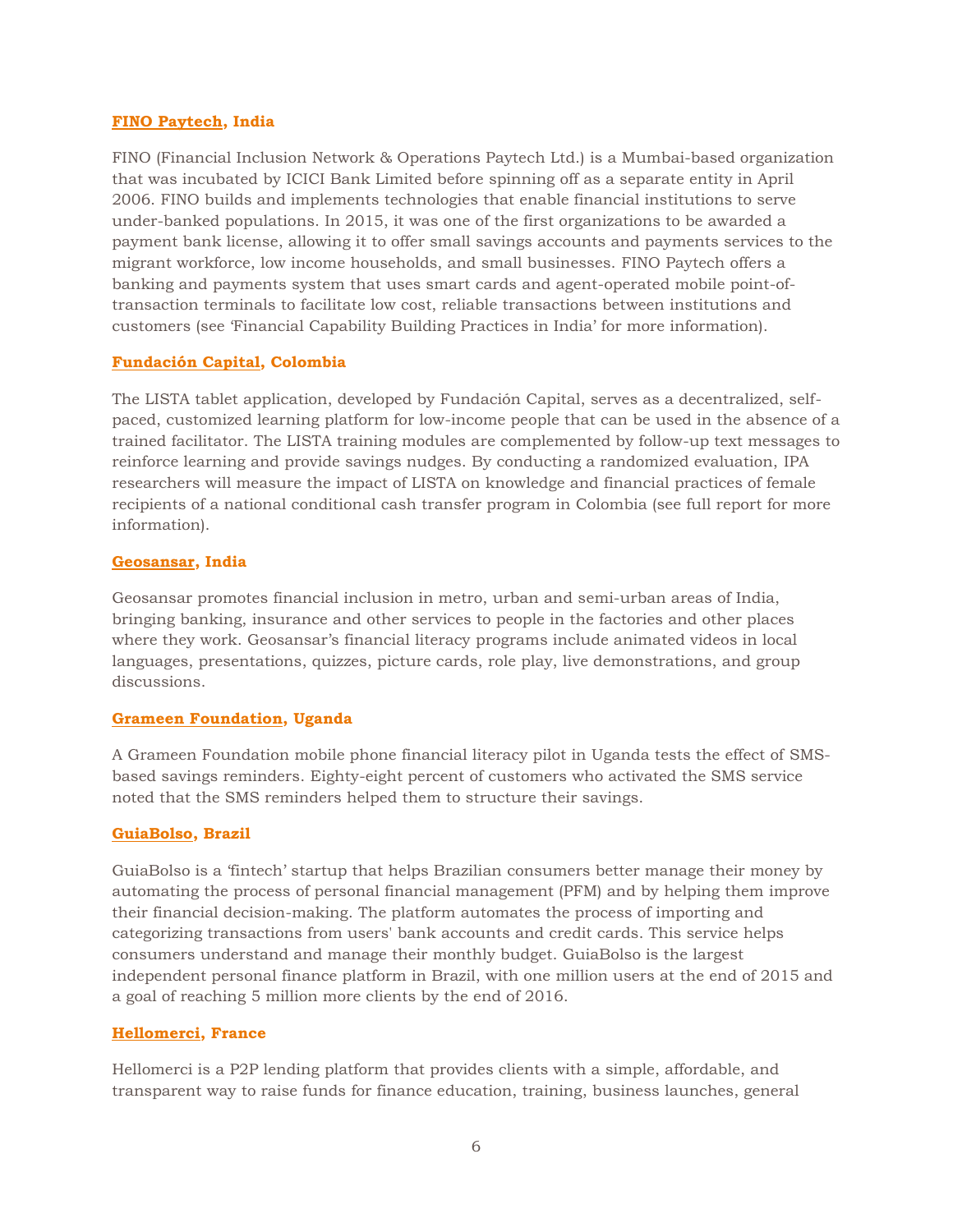interest projects, or temporary cash needs. Its inclusive approach requires clients to publicly reimburse their lenders, and this collaborative finance fosters sharing and mutual support. Clients can borrow from  $\epsilon$ 200 to  $\epsilon$ 10,000, and reimburse lenders over a maximum of 36 months.

#### **[HelloWallet,](http://www.hellowallet.com/) U.S.**

HelloWallet provides information and personalized advice to help employees manage their finances and take full advantage of company benefits, with the aim of better outcomes—and less financial stress—for employees (see full report for more information).

#### **[IndianMoney.](http://indianmoney.com/)com, India**

Originally created to address insurance fraud, IndianMoney.com provides free personalized financial advice through a call center helpline. The calls are meant to provide clients with unbiased, personalized advice they can use to take specific financial actions (see full report for more information).

#### **[Innovations for Poverty Action \(IPA\),](http://www.poverty-action.org/study/rules-thumb-providing-timely-useful-financial-management-advice-scale) India**

This study conducted by IPA with Indian microentrepreneurs tests the use of basic rules-of thumb through push calls on mobile phones that are followed up with carefully designed SMS reminders that are relevant and attractive to end-users and are sent at specific times to optimize effectiveness. This study will test the impact of this inexpensive and scalable strategy on financial management behavior and outcomes among microentrepreneurs.

#### **[Janalakshmi Financial Services \(JFS\),](http://www.janalakshmi.com/) India**

JFS carries out multiple strategies to build the financial capability of its microfinance clients in urban India. One of its tools is Kaleido, a framework used to gather in-depth household information and provide advice based on the results (see full report for more information).

#### **[Juntos,](http://juntosglobal.com/) Global**

This SMS-based service uses reminders and nudges informed by a customer's behavior to encourage clients to save and become active users of banking services (see full report for more information).

#### **[Jwaala,](http://www.jwaala.com/) U.S.**

This tool helps clients create highly specialized alerts that align with their personal spending patterns. Customers can set alerts based on spending specific amounts or at a specific merchant. Additionally, the company recently modified its software to allow customers to receive alerts through social networking sites such as Twitter.

#### **[KIWI,](https://www.usekiwi.com/) Mexico**

This Mexico-based organization with plans to expand to India links with health service providers to enable low-income customers to afford medical treatments via installment payments through a variety of agents/retailers (see full report for more information).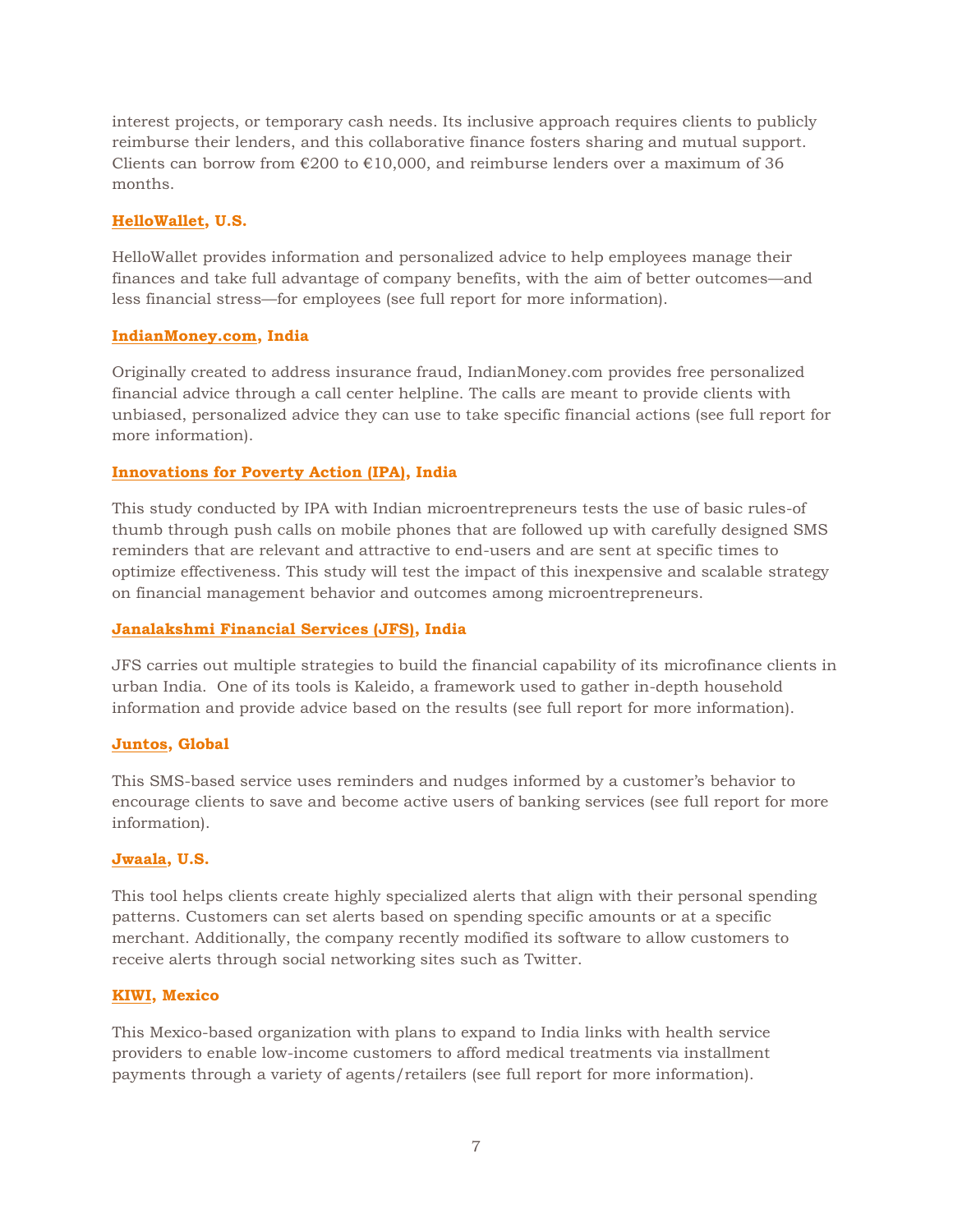#### **[Kshetriya Gramin Financial Services \(KGFS\),](http://ruralchannels.ifmr.co.in/kgfs-model/about-kgfs) India**

KGFS, a project of IFMR Rural Channels, delivers financial services by a front-line staff member called a 'wealth manager' who is trained to gather financial information about each customer and recommend personalized products (see full report for more information).

#### **[Kubo.financiero,](https://www.kubofinanciero.com/Kubo/Portal/index.xhtml) Mexico**

Kubo puts customers through a personal financial diagnostic process in which educational elements are intertwined with applications for credit (see full report for more information).

#### **[Level Money,](https://www.levelmoney.com/) U.S.**

This free app lets users manage their money on daily, weekly, and monthly cycles. It links to users' accounts, automatically tracks spending and cash flow, provides insights into spending patterns and, based on users' goals, suggests monthly spending levels. Users can save through a monthly auto-save goal and a 'rollover' system that automatically saves unspent money from the previous monthly budget.

#### **[Local Initiatives Support Corporation \(LISC\),](http://www.lisc.org/) U.S.**

The Local Initiatives Support Corporation (LISC) embeds financial coaching services in the delivery of social services. Their centers provide bundled financial and employment services in 76 communities around the country. LISC's study found that 60 percent of customers either increased their credit score or acquired a credit score for the first time, and nearly 60 percent of those who started with zero or negative net income moved to positive net income.

#### **[Mercy Corps,](https://www.mercycorps.org/sites/default/files/PhilippinesFactSheet.pdf) Philippines**

Mercy Corps designed a mobile financial intervention, TabangKO, that disbursed aid to victims of Typhoon Haiyan in the Philippines via BPI Globe BanKO's mobile-banking platform. The program measured the impact of various forms of assistance – from aid-only transfers to aid plus financial literacy content. Mercy Corps randomly assigned recipients to either in-person financial literacy training or a series of 12 'soap opera' style financial literacy messages using interactive voice recordings and SMS messages. Those receiving the SMS messages showed increased savings.

#### **[Mission Asset Fund \(MAF\),](http://missionassetfund.org/) U.S.**

MAF is a San Francisco-based non-profit. MAF offers lending circles that function much like traditional rotating savings groups to participants to build their credit history. MAF bridges between its financially excluded clients and the formal financial service sector. Prior to joining the group, participants take financial training online, via mobile devices, or in person on topics such as savings and money management. Participants can join lending circles for specific needs, like the U.S. citizenship application fee or a down payment on an apartment. By participating, each customer gets access to important financial management information, which can be reinforced through the peer group. An independent evaluation on the efficacy of the lending circles found significant increases to participants' credit scores and declines in outstanding debt.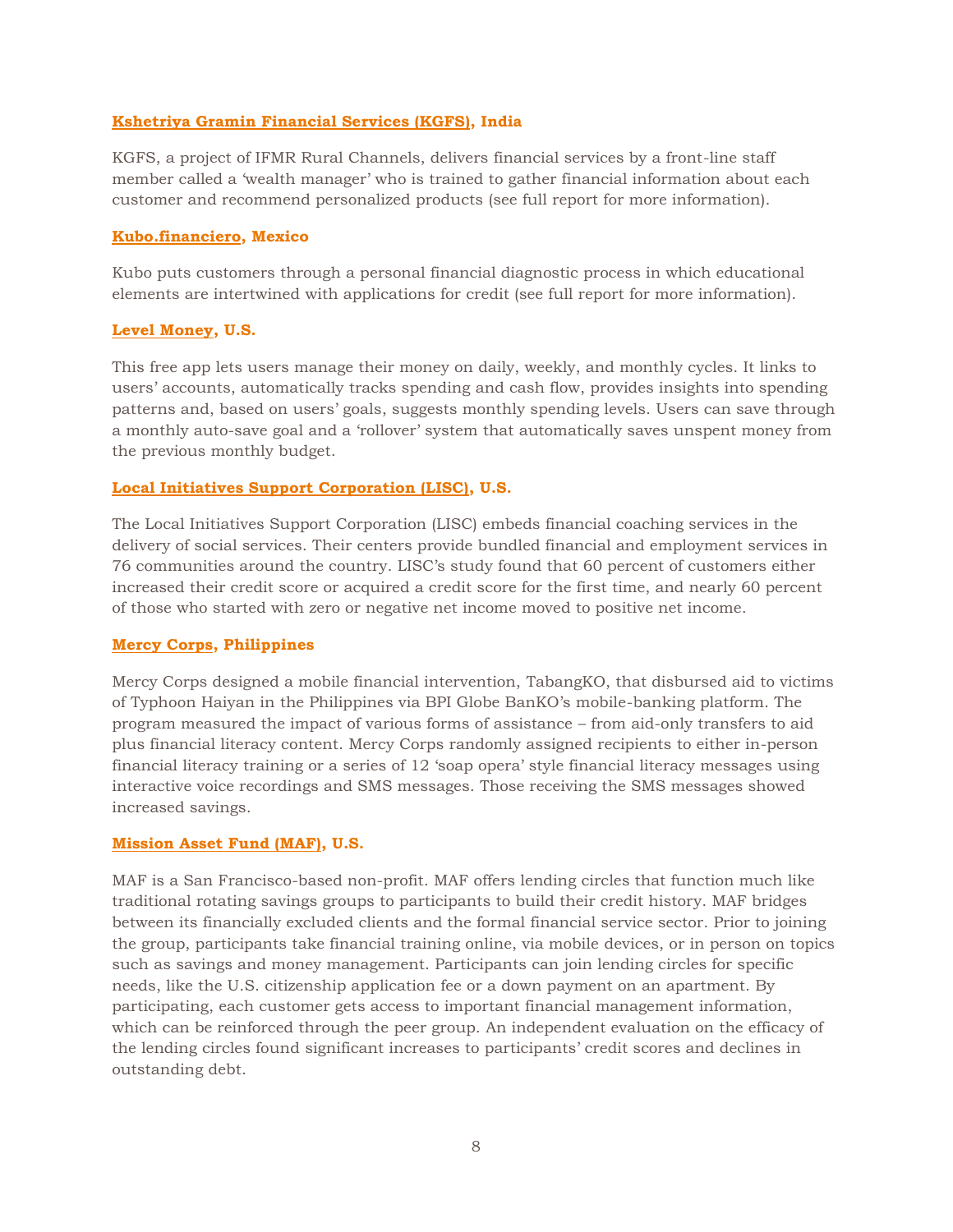#### **[Mission Economic Development Agency \(MEDA\),](http://medasf.org/) U.S.**

MEDA serves low-income Latino families in the San Francisco Bay area. Among other financial capability building efforts, MEDA offers tax preparation assistance, and recently began offering a pre-paid card to customers receiving a tax refund. Tax time is an ideal moment to address two crucial needs at the same time – building credit scores and opening a savings account. MEDA partnered with Juntos to send reminders to these clients – some didn't receive reminders, some received simple nudges, and others received nudges and were paired with financial counselors. Overall, those using the pre-paid card were able to increase their credit score, some by a significant amount.

#### **[MoneyMenttor,](https://www.crunchbase.com/organization/moneymenttor#/entity) Mexico**

This Mexican online platform and app provides infographics that visualize a customer's finances and gives tips on how to improve. It advises customers how to cut spending in certain areas, and suggests financial products (see full report for more information).

#### **[Moneythink,](http://moneythink.org/) U.S.**

Moneythink provides financial education using trained college students as teachers for high school students, creating relationships between future peers (see full report for more information).

#### **[Moneyworks,](https://www.getmoneyworks.com/) U.S.**

Moneyworks helps users understand where their money goes by analyzing credit card purchases. It suggests how users can save money and offers tools for budgeting and paying down debt. Its budgeting tool sends real-time notifications via mobile that detail how much users can spend on upcoming purchases. Moneyworks learns about users' behavior in a unique way – by crossing geolocation data from mobile phones with data on credit card purchases. Using this information, Moneyworks offers alternatives to shoppers, finding deals on frequently purchased items.

#### **[Money View,](http://moneyview.in/) India**

Money View is a personal money manager on a mobile app that focuses on 'financial fitness.' Money View captures credit card and bank account transaction information by analyzing the SMS messages financial service providers are required to send to clients after every electronic transaction. The application uses this information to provide a daily, weekly, and monthly summary of financial expenses. It works across multiple accounts to track bills, expenses, and account balances. The application also allows users to set a monthly budget and alerts users when the limit is approached (see 'Financial Capability-Building Practices in India' for more information).

#### **[MyPath,](http://mypathus.org/) U.S.**

Make Your Path (MyPath) is a comprehensive suite of financial services that targets youth who are economically vulnerable and who have limited access and exposure to the financial mainstream. The program includes a savings program designed to promote youth development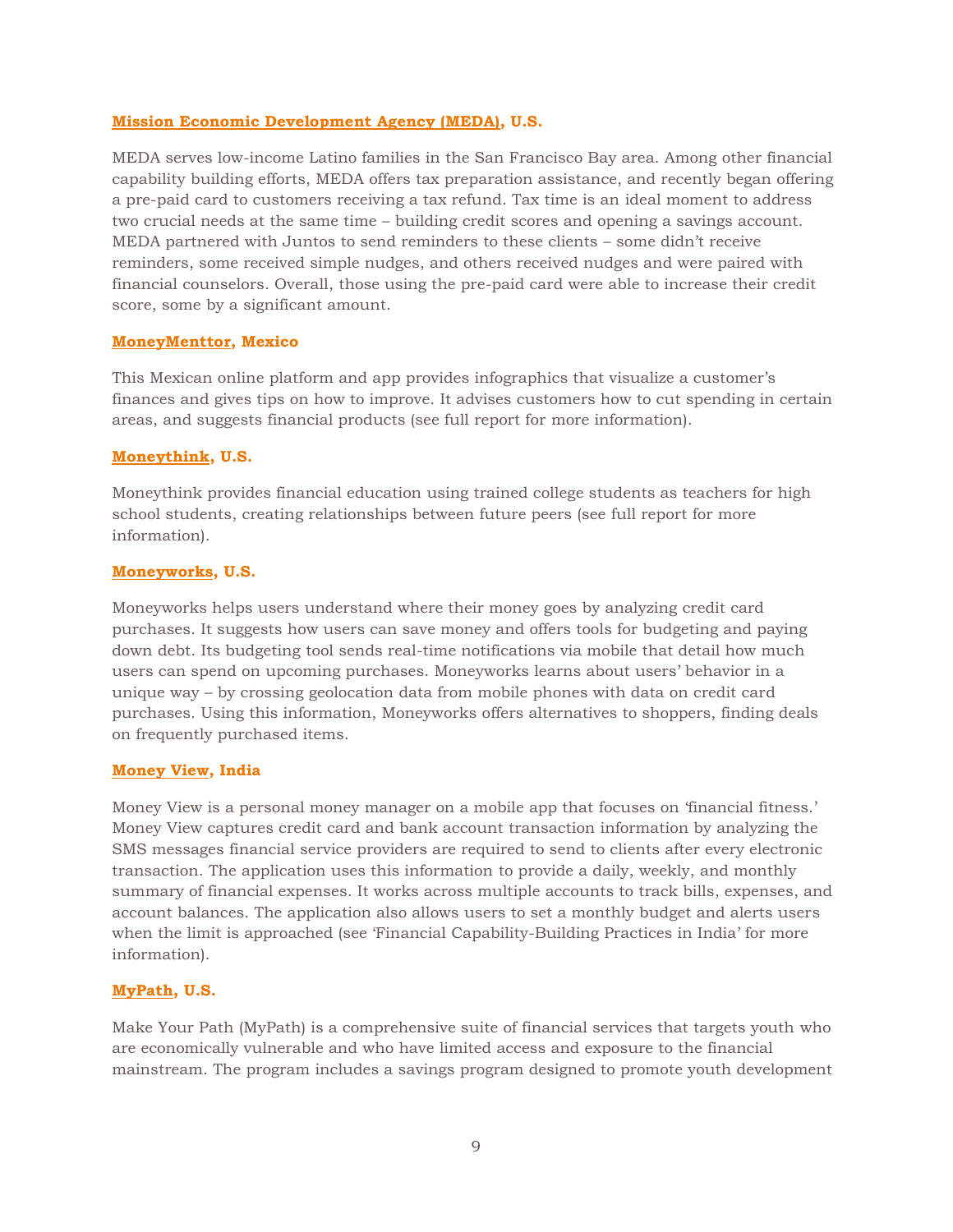and financial capability. Using a hands-on, experiential approach, with an emphasis on peer learning and support, the program helps youth develop healthy financial habits and behaviors.

#### **[Namaste Credit,](https://www.namastecredit.com/) India**

Namaste Credit targets micro, small, and medium enterprises that find it hard to access bank loans or can only access loans at a premium. Namaste Credit matches funding needs of these businesses with lenders and helps secure a loan with minimum hassle through an online portal. The portal helps borrowers choose the right product and rates the business using a proprietary credit rating algorithm, while providing required information and paperwork to multiple lenders (see 'Financial Capability-Building Practices in India' for more information).

#### **[NerdWallet,](https://www.nerdwallet.com/) U.S.**

Often, finding the right financial tool, bank, or insurance can be daunting, and unbiased information is scarce. NerdWallet compares and ranks credit cards, bank accounts, mortgage rates, and insurance in the U.S. Its rankings enable consumers to make informed choices by helping them identify the differences between similar products. NerdWallet also links users to financial advisors who can provide personalized answers offline or in an open online forum where all users can view questions and answers. NerdWallet is sponsored by financial service providers, but insists that its analysis is not influenced by sponsors.

#### **[PayGoal,](http://join.paygoal.co/) U.S.**

This program aims to improve how its users save, spend, and manage their budgets. On payday, the PayGoal tool deposits an employee's wages directly onto a prepaid card. A portion is then automatically allocated to separate accounts, or 'pockets,' on the card according to the employee's pre-identified goals. The client then receives a revamped pay stub which communicates their progress toward the goal and reinforces the positive behaviors they are pursuing.

#### **[PayPerks,](https://www.payperks.com/) U.S.**

PayPerks was founded in 2009 with the mission of making it fun and easy to learn about financial products. PayPerks started by focusing on prepaid cards and has since become the leading rewards solution for the industry. Through illustrated tutorials and opinion surveys, cardholders of participating programs can learn more about the fees and benefits of their card while earning points. Cardholders can also earn points by regularly using their card.

#### **[PiggyMojo,](https://www.piggymojo.com/) U.S.**

PiggyMojo helps underserved consumers increase their savings and combine goal visualization, social commitments, and mobile and online technology to enable them to make 'impulse saves.' The web-based savings tool helps users to instantly put money they would otherwise spend impulsively toward savings goals. When a user decides not to spend, he or she texts the amount to PiggyMojo, which facilitates the transfer of funds from the person's transactional account to a savings account.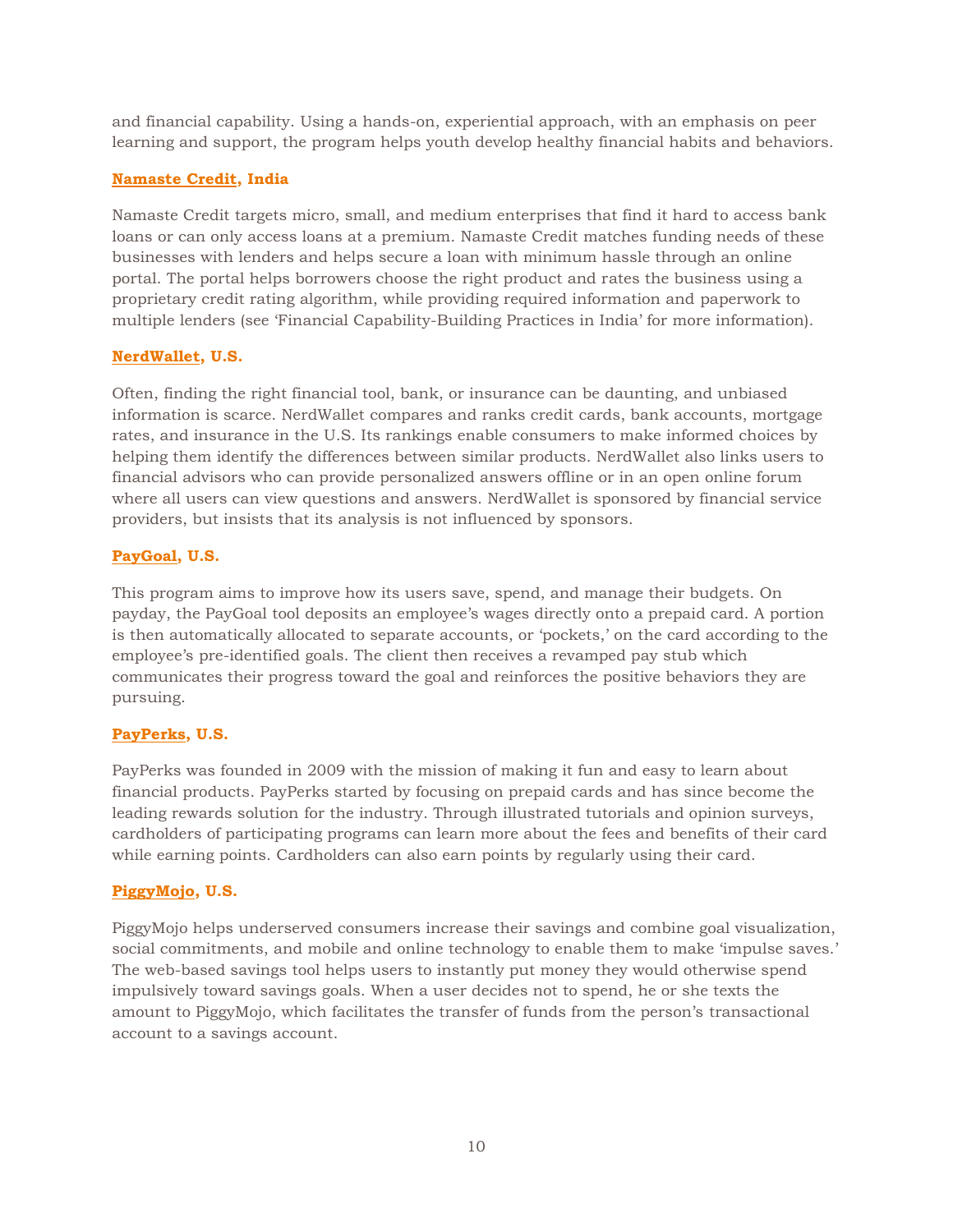#### **[Pro Mujer,](http://promujer.org/where-we-work/mexico/) Mexico**

Pro Mujer Mexico offers traditional group loans to women and has long used group meetings as a venue for developing skills and habits. Over time this has evolved to include workshops and classroom lessons on topics that include health, personal empowerment, and financial education. Clients learn about credit and debt, how they can use credit to improve a business, how to comparison shop among lenders, and other topics. While Pro Mujer's training is delivered in traditional fashion, it is reinforced through the social network of the group. More recently, Pro Mujer introduced a learning-by-doing element to enable customers to use the ATMs though which it had recently begun disbursing loans. The ATM training started with pamphlets to illustrate functionality, but moved to higher impact models with staff accompanying customers to make their first ATM withdrawals. Customers subsequently reported and demonstrated greater ease with ATMs.

#### **[Ratnakar Bank \(RBL\),](http://www.rblbank.com/) India**

Ratnakar Bank is a commercial bank that reaches 1 million customers and has a distinct microfinance program.

RBL's financial capability messages to microfinance clients are delivered mainly by front-line staff during group meetings. A number of elements distinguish RBL's approach:

- **Content is closely linked to financial service use.** For example, RBL partnered with IFC and Accion to offer a pilot program focused on savings and accompanying a zero interest savings account with debit card. RBL also offers training on its insurance products. Customers are trained in the importance of protecting their assets and encouraged to buy health insurance when they withdraw cash. On credit reporting, customers are helped to understand that default will be recorded in the records all banks use to determine loan eligibility.
- **Two-way conversation with customers (using technology) allows training to reflect customer feedback.** RBL conducts post-training focus groups to find out what customers would like to learn about. Training staff also gather information about customers using tablets and smartphones.

#### **[RevolutionCredit,](http://revolutioncredit.com/) U.S.**

This U.S.-based data analytics company offers interactive personal financial management videos to customers seeking to improve their financial identity by demonstrating their intentions and knowledge to financial institutions (see full report for more information).

#### **[Roshan,](https://www.poverty-action.org/sites/default/files/publications/building_evidence_on_financial_capability.pdf) Afghanistan**

Employees of Roshan, the leading telecommunications provider in Afghanistan, are offered access to a savings account linked to their standard mobile money salary account. Employees are randomly given the opportunity to deposit a percentage of their monthly salary directly into the savings account, and some are also eligible for a savings-match incentive from the employer. The two approaches are being studied by IPA as part of understanding the impact of a defined contribution savings account on long-term savings accumulation (see full report for more information).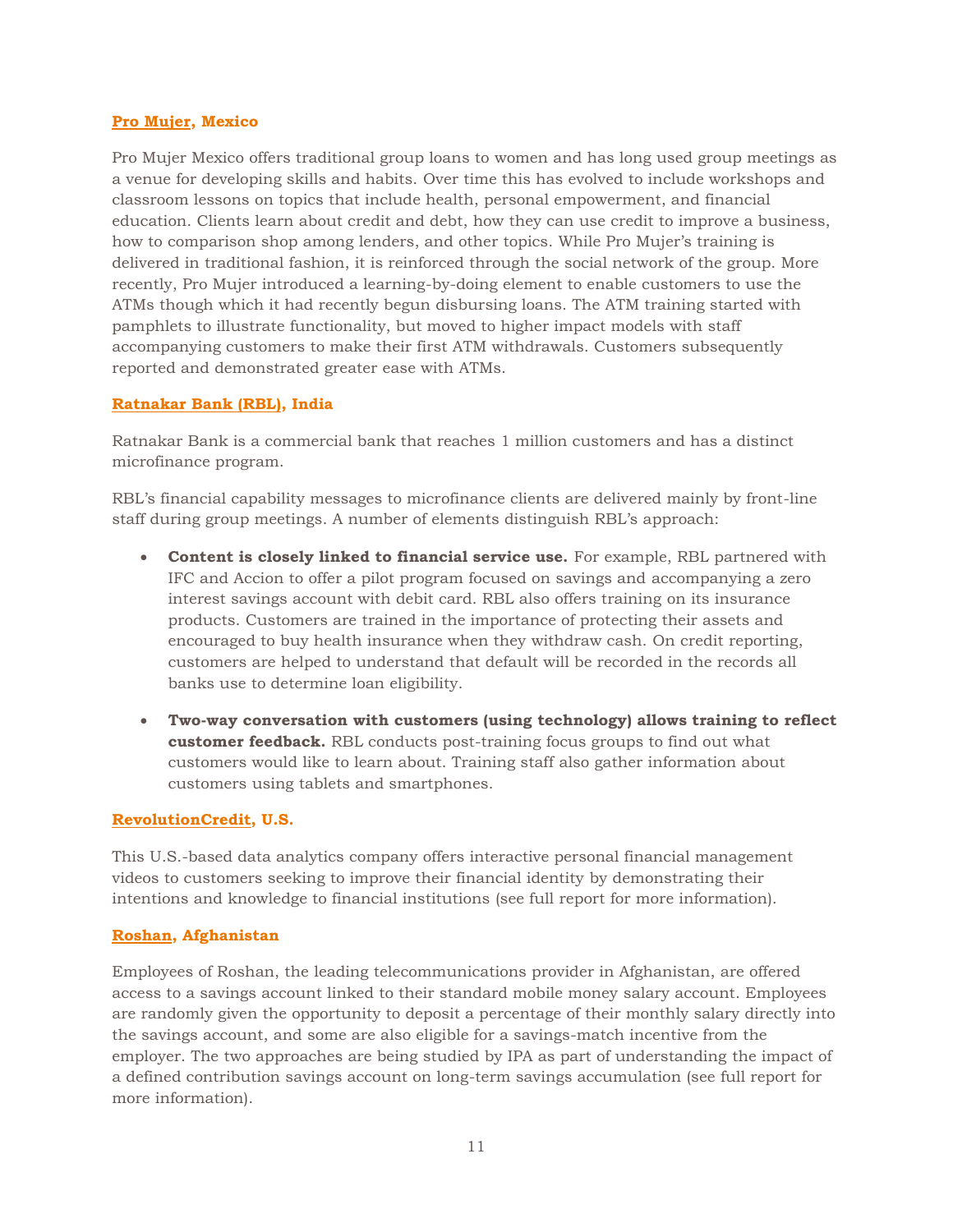#### **[Saber es Poder \(SEP\),](https://www.saberespoder.com/) U.S.**

The Los Angeles-based company Saber es Poder (SEP) provides financial education to immigrants to the United States in Mexican consulates, community clinics, and other community service locations. With typical wait times of an hour or two at such venues, SEP recognized an opportunity to deliver information relevant to each individual client. SEP's resources explain financial products and encourage immigrants to seek them out in an effort to establish a solid financial footing for their new lives. SEP also provides coupons for discounts at partner financial institutions; these coupons allow the company to track the number of visitors who act on their advice.

#### **[SBS,](https://www.poverty-action.org/sites/default/files/publications/building_evidence_on_financial_capability.pdf) Peru**

IPA researchers are working with the Superintendencia de Banca, Seguros y AFP (SBS) in Peru, to design and implement a financial coaching program for low-income dock workers in the city of Callao, Peru. The program will consist of one-on-one weekly financial coaching sessions over a duration of 6 months. Through a randomized delivery of the program, this intervention will allow researchers to test the impact financial coaching can have on an individual's financial capability, and unpack the financial decision-making of low-income urban Peruvians. The approach focuses on behavior change and long-term financial goal development.

#### **[Sesame Workshop,](http://www.sesameworkshop.org/what-we-do/our-initiatives/dream-save-do/) U.S.**

Sesame Workshop, the nonprofit educational organization behind Sesame Street, launched a global financial empowerment initiative, 'Dream, Save, Do: Financial Empowerment for Families.' Sponsored by MetLife Foundation, 'Dream, Save, Do' aims to help children and the adults in their lives set goals, have aspirations, make plans and understand that the choices they make every day could help them achieve their dreams. The initiative provides engaging Sesame Street multimedia content, language for discussion and effective strategies for spending, saving, sharing and donating. 'Dream, Save, Do' will reach 10 countries over 5 years and is specifically tailored to address global needs, as well as the particular needs of families in each targeted country. Sesame Workshop plans to conduct an impact evaluation to determine changes in knowledge, attitudes and practices, as well as reach.

#### **[SEWA Bank,](http://www.sewabank.com/) India**

SEWA Bank in India offers individual counseling through 'bank saathis' (relationship managers) at the time of product sale. Bank saathis work with customers to understand their household finances, set goals and increase the regularity and amount of savings. SEWA has developed an individual counseling and advocacy based model that attaches importance to the events in a customer's life that may require the need for training and advice. SEWA collaborates with the Indian School of Microfinance for Women to develop certified financial counselors who provide individual counseling to customers.

#### **[SmartyPig,](https://www.smartypig.com/) U.S.**

Like many others of its type, SmartyPig is an online and mobile-enabled tool designed to help users save for specific goals. The tool helps users create a goal and then automatically debits from a checking or savings account an amount determined by the user. Partnered with a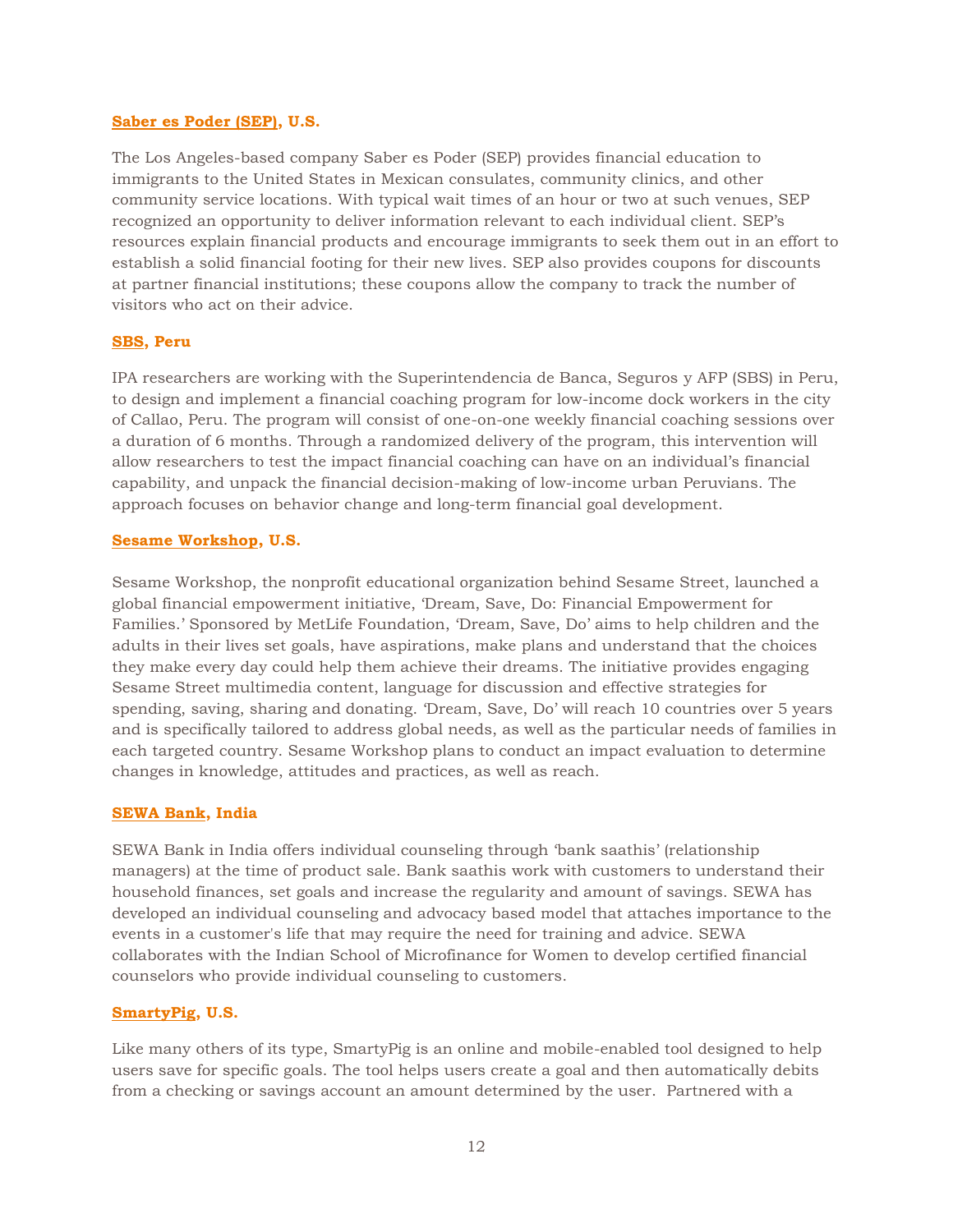commercial bank, SmartyPig also offers high interest savings accounts as well as some general information on goal-setting and savings. SmartyPig's link to social media sites such as Facebook and Twitter is unique; users can post progress on their goals and receive feedback and encouragement from peers.

#### **[Solidaridad,](https://www.poverty-action.org/sites/default/files/publications/building_evidence_on_financial_capability.pdf) Dominican Republic**

Solidaridad is a conditional cash transfer program that provides cash transfers to low-income households if they invest more in education, health, and nutrition. An IPA research team is working with Solidaridad to build an add-on component to encourage beneficiaries to improve their household financial management and develop stable income sources from jobs or small business creation. This evaluation compares the impact of training groups led by peer versus professional facilitators in their ability to increase the beneficiaries' financial literacy, as well as the efficiency of job skills and entrepreneurship training modules as labor market interventions. It also examines whether there are heterogeneous returns for the two programs based on their demand for such training as determined in the baseline survey.

#### **[Superintendencia de Pensiones,](https://www.poverty-action.org/sites/default/files/publications/building_evidence_on_financial_capability.pdf) Chile**

The Chilean government is piloting self-service information kiosks in public offices throughout the country. In an IPA study, participants receive general information on retirement savings at the kiosks or interact with a simulator to create and view a forecast of their future pension wealth based on their personal financial information, which is extracted from a government database, as well as their financial and labor market decisions. This study will allow researchers to measure the impact of offering personalized information about pensions on enrollment rates, long-term savings, and labor decisions of low-income individuals in Chile.

#### **[Swadhaar FinAccess \(SFA\),](http://www.swadhaar.org/savings.html) India**

Swadhaar FinAccess, a microfinance institution in India, is experimenting with tablet computers to deliver financial education more cost-effectively to low-income segments in Mumbai. Swadhaar's financial modules will transition consumers from group teaching to peer teaching and eventually to a self-learning approach using a tablet.

Swadhaar and Accion launched a mobile money pilot with Airtel Money and Axis Bank to enable Swadhaar's loan customers to repay loan installments using mobile money. To address slow adoption of this option, Accion and Swadhaar developed training modules to help clients gain comfort with the new service. The modules were informed by research on female clients and used engaging approaches like storytelling and visual elements. In addition, local peer educators were hired to demonstrate how to use the mobile money account, accompany clients to agents, and troubleshoot issues such as registering the SIM or obtaining a PIN code. An app was developed allowing trainers and peer educators to assist clients to practice different types of mobile transactions. Early findings demonstrated that targeted customer education was important to driving uptake and use of both the loan repayment solution and other transactions such as saving, airtime recharge, and bill payment (see ;Financial Capability-Building Practices in India' for more information).